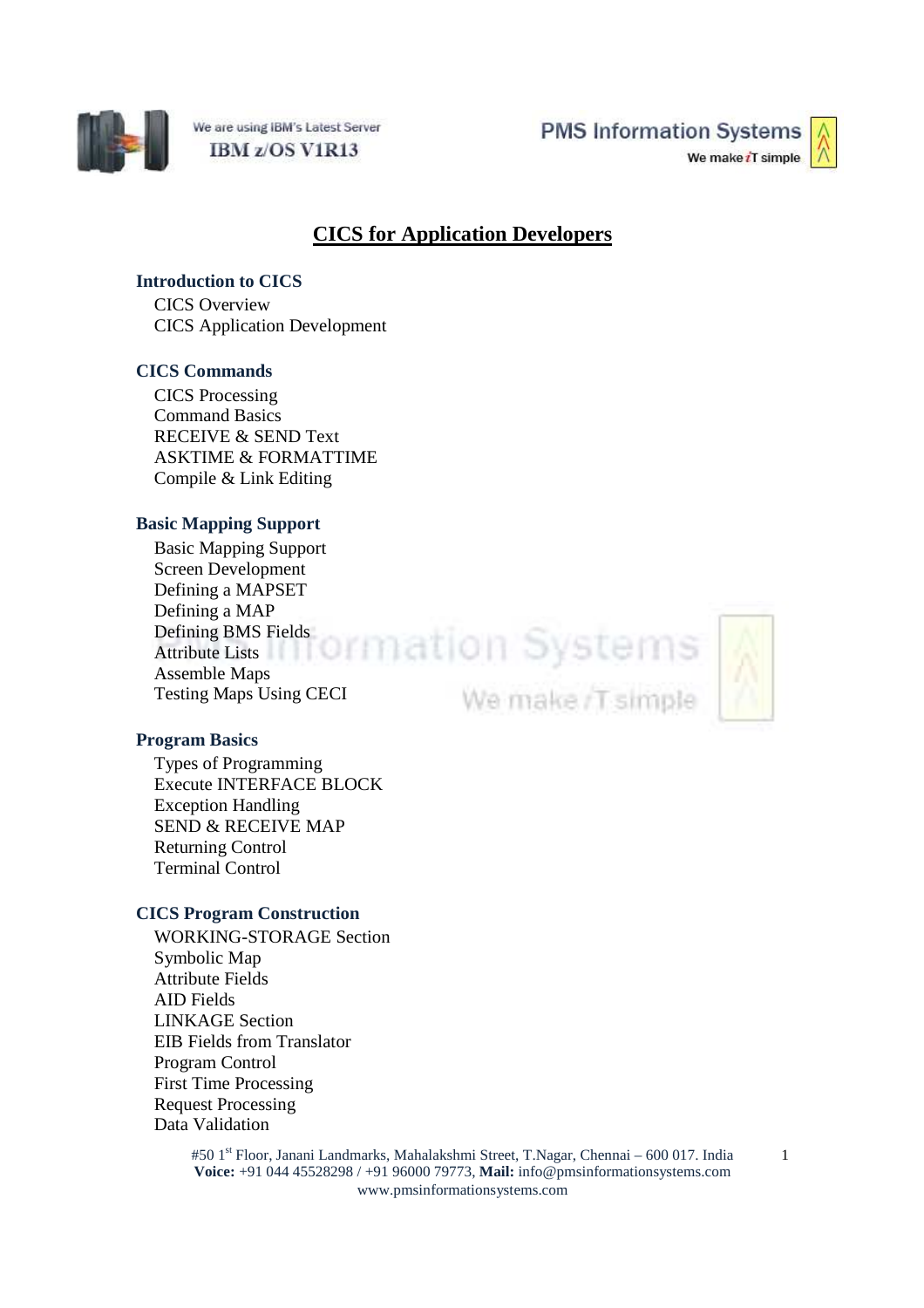

We are using IBM's Latest Server IBM z/OS V1R13

**PMS Information Systems** 

We make iT simple

Operator Error Processing Final Processing Program Structure Chart

#### **Program Control**

Application Framework Control Transfer Passing Data Between Programs LINK & XCTL Commands CALL Statement Static & Dynamic Calls Application Controls LOAD & RELEASE Commands

## **Testing & Debugging**

Native Commands **CECI** Execution Diagnostic Facility CEMT Command

## **File Control**

Information Systems We make /T simple

VSAM Files READ & Browse Commands WRITE & REWRITE Commands UNLOCK Command DELETE Command Locking and Performance Exception Conditions

## **Temporary Storage & Transient Data**

Temporary Storage Concepts Temporary Storage Commands TS QUEUE Management CEBR Command Transient Data Concepts Intrapartition Destinations Extrapartition Destinations Transient Data Commands TD QUEUE Management

## **Abnormal Termination**

## **ABENDS**

#50 1st Floor, Janani Landmarks, Mahalakshmi Street, T.Nagar, Chennai – 600 017. India **Voice:** +91 044 45528298 / +91 96000 79773, **Mail:** info@pmsinformationsystems.com www.pmsinformationsystems.com

2